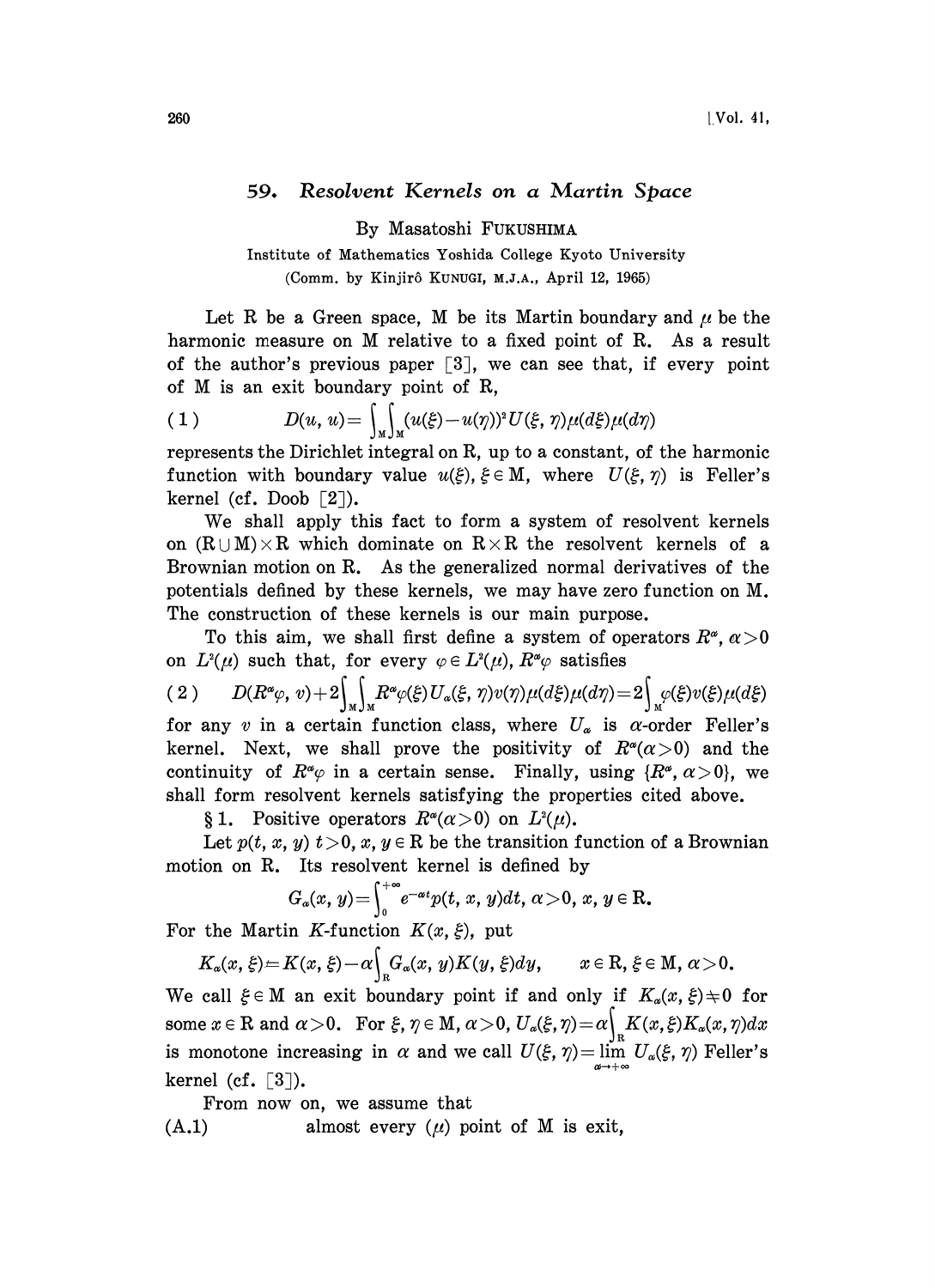(A.2) 
$$
\int_M \int_M U_\alpha(\xi,\eta) \mu(d\xi) \mu(d\eta) < +\infty \quad \text{for some } \alpha > 0.
$$

We note that  $(A.1)$  and  $(A.2)$  hold when R is a bounded domain of the  $N$ -dimensional Euclidean space.

Now put  $U_a(u, u) = \iint_M u(\xi) U_a(\xi, \eta) u(\eta) \mu(d\xi) \mu(d\eta),$  $D_{\alpha}(u, u) = D(u, u) + 2 U_{\alpha}(u, u)$  and  $|||u|||_{\alpha} = \sqrt{D_{\alpha}(u, u)}, \alpha > 0$ . We consider <sup>a</sup> function space

 $\widetilde{\mathcal{D}} = \{u : D(u, u) < +\infty, U_{\alpha}(|u|, |u|) < +\infty\}.$ 

 $\tilde{\mathcal{D}}$  is independent of  $\alpha(>0)$  and forms a Hilbert space with the inner product

$$
D_{\alpha}(u, v) = \frac{1}{4} \{ ||| u + v |||_{{\alpha}}^2 - ||| u - v |||_{{\alpha}}^2 \}, \, {\alpha} > 0.
$$

 $U_{\alpha}(\xi, \eta)u(\eta)\mu(d\eta)$  will be denoted by  $U_{\alpha}u(\xi),$  $\frac{1}{M}$  Easily we see that

(3) 
$$
|||u|||_{\alpha}^{2} = \int_{M} \int_{M} (u(\xi)-u(\eta))^{2} [U(\xi, \eta)-U_{\alpha}(\xi, \eta)] \mu(d\xi) \mu(d\eta) + 2 \int_{M} u(\xi)^{2} U_{\alpha} \mathbf{1}(\xi) \mu(d\xi) \mu(d\xi)
$$
  $u \in \widetilde{\mathcal{D}}.$ 

 $+2 \int_M u(\xi)^2 U_\alpha \mathbb{1}(\xi) \mu(d\xi)$   $u \in \mathcal{D}$ .<br>Since  $U(\xi, \eta) \ge U_\alpha(\xi, \eta)$ ,  $\xi, \eta \in \mathbb{M}$ ,  $\alpha > 0$  and inf  $U_\alpha \mathbb{1}(\xi)$  is strictly positive,<br>the formula (3) leads us to the following the formula (3) leads us to the following

Lemma 1. (i)  $\widetilde{\mathcal{D}} \subset L^2(\mu)$ , and for any  $u \in \widetilde{\mathcal{D}}$ ,  $||u||_{L^2(\mu)} \leq \delta(\alpha) |||u|||_{\alpha}$ , where  $\delta(\alpha)^2 = (2 \inf_{\xi \in M} U_\alpha \mathbb{1}(\xi))^{-1}$ .

(ii) If  $u \in \tilde{\mathcal{D}}$  and v is a contraction of u (cf. [1]), that is,  $|v(\xi)| \leq |u(\xi)|$  and  $|v(\xi)-v(\eta)| \leq |u(\xi)-u(\eta)|$  for any  $\xi, \eta \in M$ , then  $v \in \tilde{\mathcal{D}}$  and  $|||v|||_{\alpha} \leq |||u|||_{\alpha}$ .<br>It follows from Lemma 1 (i) that, for  $\varphi \in L^2(\mu)$ , there exists a

function of  $\tilde{\mathcal{D}}$  uniquely (denoted by  $R^{\alpha}(\varphi)$  such that the equation (2) holds for any  $v \in \tilde{\mathcal{D}}$ . We can also associate  $R^{\alpha} \varphi \in \tilde{\mathcal{D}}$  with the function  $\varphi = U_a w$ ,  $w \in \tilde{\mathcal{D}}, \beta > 0$ . Lemma 1 (ii) assures the positivity of  $R^{\alpha}$  $(cf. [1]).$ 

Theorem 1. (i)  $R^{\alpha}\varphi \geq 0$  a.e( $\mu$ ) if  $\varphi \geq 0$  a.e( $\mu$ ) ( $\alpha > 0$ ).

- (ii)  $R^{\alpha}U_{\alpha}1=1$  a.e( $\mu$ ) ( $\alpha > 0$ ).
- (iii) For  $\varphi \in L^2(\mu)$ ,  $\alpha > 0$ ,  $\beta > 0$ ,  $R^{\alpha}\varphi -R^{\beta}\varphi+R^{\alpha}(U_{\alpha}-U_{\beta})R^{\beta}\varphi=0 \hspace{1.0in} \textrm{a.e}(\mu).$
- § 2. The quasi continuity of  $R^{\alpha}\varphi$ .

Let  $\alpha > 0$  be fixed throughout this section. For every positive integer m, we define  $D^m(u, u)$  by

$$
D^{m}(u, u) = \int_{M}\int_{M}(u(\xi)-u(\eta))^{2}U_{m}(\xi, \eta)\mu(d\xi)\mu(d\eta).
$$

For  $m \ge \alpha$  put  $D_n^m(u, u) = D^m(u, u) + 2U_\alpha(u, u)$ ,  $|||u||_{\alpha}^m = \sqrt{D_\alpha^m(u, u)}$  and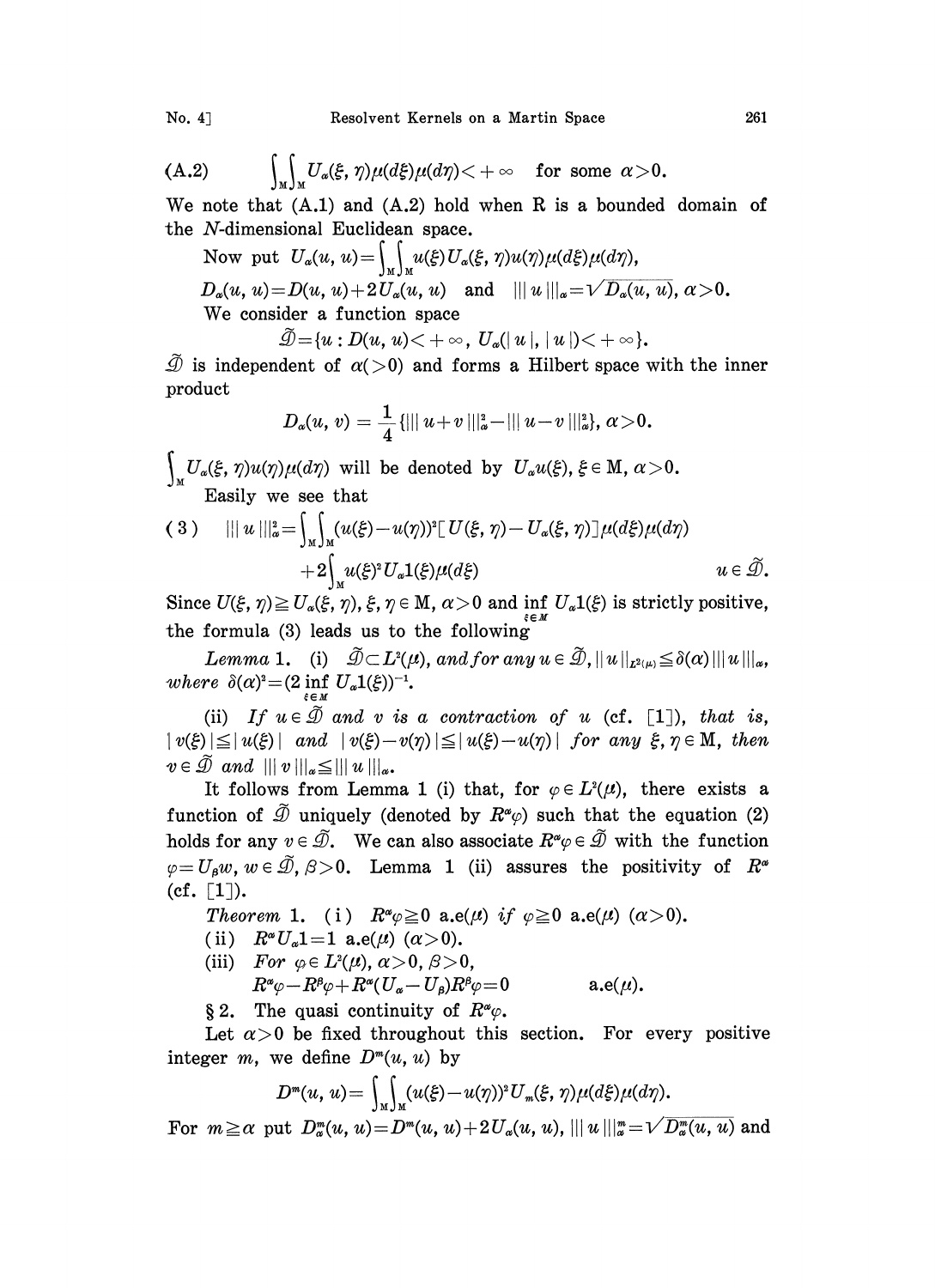262 M. FUKUSHIMA

$$
\tilde{\mathcal{D}}' = \{u : D^m(u, u) < +\infty, U_{\alpha}(|u|, |u|) < +\infty\}.
$$

 $\mathcal{D}'$  is independent of m and forms a Hilbert space with the inner  $\widetilde{\mathcal{D}}'$  is independent of *m* and forms a<br>product  $D_x^m(u, v) = \frac{1}{4}((\| \| u+v\, \|_\alpha^m)^2 - (\| \|$  $u-v \mid \mid_{\infty}^{w}$ ). For  $\varphi \in L^{2}(\mu)$ , there<br>such that

exists an unique element  $R_m^{\alpha} \varphi$  of  $\widetilde{\mathcal{D}}'$  such that<br> $R_m^{\alpha}(\varphi) = 0 \int \varphi(\xi) \psi(\xi) d\xi$ 

$$
D_{\omega}^m(R_{\omega}^{\alpha}\varphi,\,v)\!=\!2\!\int_M\!\varphi(\xi)v(\xi)\mu(d\xi)
$$

holds for any  $v \in \tilde{\mathcal{D}}'$ . We denote by C the totality of continuous functions on M.

Lemma 2. (i) If  $U_{\beta}(C) \subset C$  for any  $\beta > 0$ , then  $R_{\mathfrak{m}}^{\alpha}(C) \subset C$ . (ii)  $R^{\alpha}_{m}\varphi$  converges to  $R^{\alpha}\varphi$  in the following sense.

 $|||R_m^{\alpha}\varphi - R^{\alpha}\varphi|||_{\alpha}^{m} \to 0$  as  $m \to +\infty$ ,  $\varphi \in L^2(\mu)$ .

Now for the open set  $E\subset M$ , we define  $C_{\alpha}^{m}(E)$  by  $C_{\alpha}^{m}(E)=$ inf  $D_{\alpha}^m(u, u)$ . It follows from the analogous formula to (3) for  $D_{\alpha}^m$ ,  $\lim_{n\in\widetilde{\mathcal{D}}'}\sum_{n=1}^{\infty}$ 

that for the continuous function u on M and  $\varepsilon > 0$ , the inequality

(4) 
$$
C_{\omega}^m\{x: |u|>\varepsilon\}\leqq \frac{D_{\omega}^m(u, u)}{\varepsilon^2} \quad \text{ holds. (cf. [1]).}
$$

(4) and Lemma 2 imply the next

Theorem 2. (the quasi continuity of  $R^{\alpha}\varphi, \varphi \in C$ ). Let  $\varphi$  be continuous. If  $U_{\beta}(C) \subset C$  for every  $\beta > 0$ , then, for any integer m  $(\geq \alpha)$ , there exists an increasing sequence of closed subsets  $E_k$  (k= 1, 2,  $\cdots$ ) of M such that  $\lim_{k \to \infty} C_{\alpha}^{m}(M - E_{k}) = 0$  and  $R^{\alpha} \varphi$  is continuous on  $E_k$   $(k = 1, 2, \ldots).$ 

§ 3. Resolvent kernels on  $(R \cup M) \times R$ .

For every  $y \in \mathbb{R}$ ,  $\varphi(\cdot) = K_{\alpha}(y, \cdot)$ ,  $\alpha > 0$ , is a boundary function of  $L^2(\mu)$ . We shall define  $R_\alpha(x, y), \alpha > 0$ , on  $(R \cup M) \times R$  as follows: For  $\xi \in M$ ,  $y \in R$ ,  $R_{\alpha}(\xi, y) = R^{\alpha} \varphi(\xi)$ , where  $\varphi(\cdot) = K_{\alpha}(y, \cdot)$ . For  $x \in R$ ,  $y \in \mathbf{R}$ ,  $R_{\alpha}(x, y) = G_{\alpha}(x, y) + \int_{M} K_{\alpha}(x, \xi) R_{\alpha}(\xi, y) \mu(d\xi).$ 

Consider the function  $u_1(x) = Hu(x)+u_2(x)$ , where Hu is a BLD harmonic function with a fine boundary function u and  $u_p$  is a potential of a measure  $\nu$  on R. We assume that every  $BLD$  harmonic function Hv with a fine boundary function  $v \in \tilde{\mathcal{D}}$  is integrable on R with respect to the absolute variation of  $\nu$ .

We call  $\varphi$  is a generalized normal derivative of  $u_1$  on M, if  $\int\limits_{\mathbb{R}^M} \varphi(\xi) v(\xi) \mu(d\xi) < +\infty \ \ \text{and} \ \ D(u,\,v) \!=\! -2 \!\! \int\limits_{\mathbb{R}^M} \!\varphi(\xi) v(\xi) \mu(d\xi) \!+\! 2 \!\! \int_{\mathbb{R}^M}$ for any  $v \in \tilde{\mathcal{D}}$  (cf. [2]).

Theorem 3. Let y be an arbitrarily fixed point of R. Then, for every  $x \in \mathbb{R}$  and  $\mathbf{a}.\mathbf{e}(\mu)$   $x \in \mathbb{M}$ ,

(i)  $R_\alpha(x, y) \geq 0, \alpha > 0,$